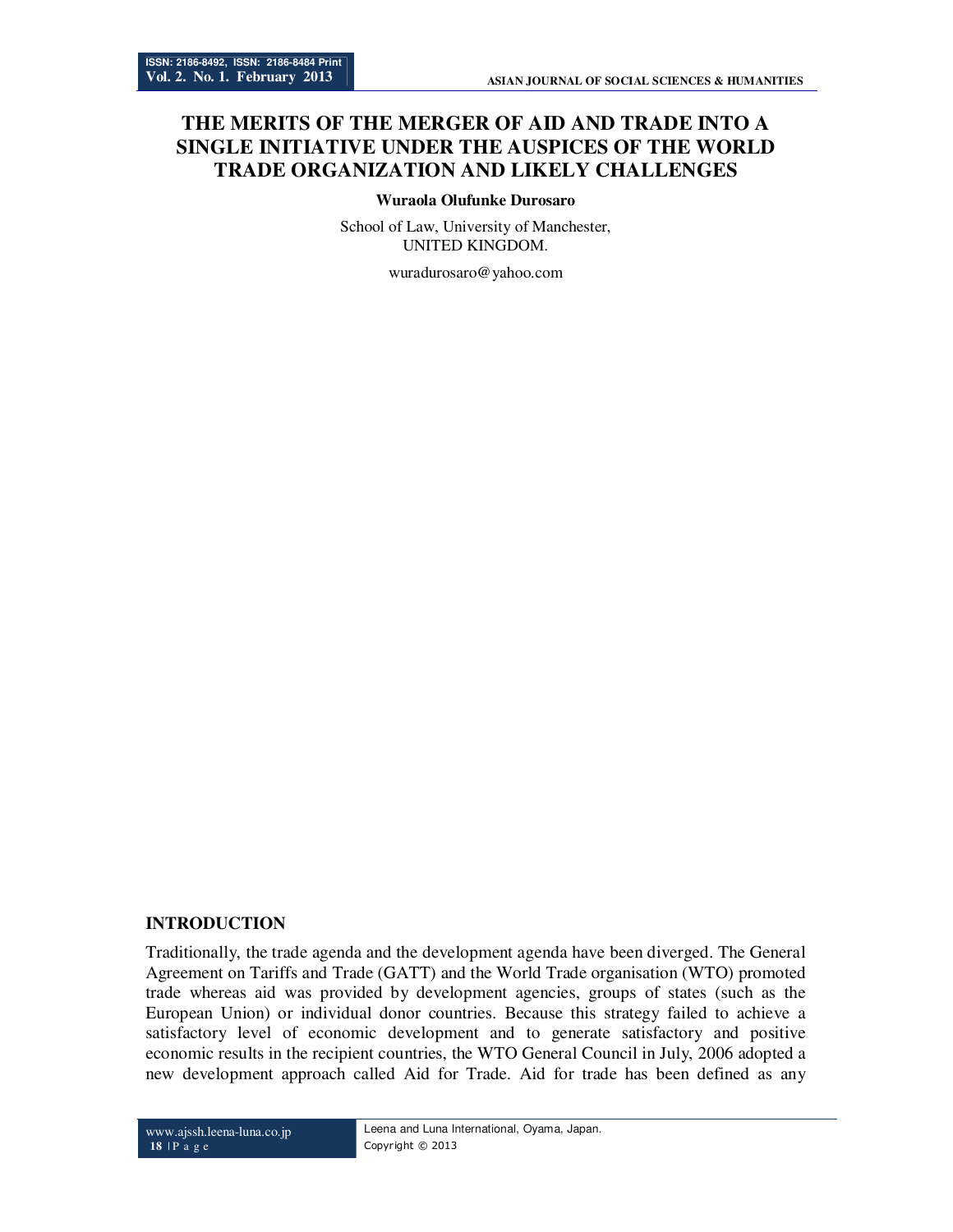official development assistance (ODA) that developing and least developed countries get to build up their trade capacities and infrastructure in other to benefit from trade openings.<sup>1</sup>

Prior to the establishment of the WTO, the members of the GATT came together to negotiate and debate on agreements to foster free trade amongst themselves. International trade was proposed to be a reliable means of achieving economic growth and sustainable development for member countries and efforts was being channelled into its liberalisation through trade negotiations. With the establishment of the WTO in 1995, and the incorporation of the GATT 1994 into it, several developmental issues were introduced into the negotiations by its members most of which are developing countries. The Aid for Trade initiative became introduced in the WTO in 2005 at the Hong Kong Ministerial Conference and was adopted by the WTO General Council in July  $2006<sup>2</sup>$ . The initiative was introduced to ensure that developing and least developed member countries can fully benefit from all forms of trade openings by adequately utilising all the official assistance they can get.<sup>3</sup> Although trade can be an important engine of economic growth, many poor countries face considerable infrastructure and other supply-side constraints to participating in global markets.<sup>4</sup> Aid for Trade can thus be an important complement to trade reforms and global market openings for them. However, it has been argued that the initiators/ donors of aid to developing countries usually follow their own agenda for aid as opposed to the agendas of the developing country in focus. Most of the donor countries or organizations are not aware of the need to take into account the recipient countries' absorptive constraints, whether at the project implementation, institutional or macroeconomic level. The recipient countries had to adjust their developmental agendas and policies to align with and suit the nature of the aid they were receiving. The aid recipient countries might be inclined to alter any of their development priorities to accommodate the form of aid the donor countries are offering. Such instability may resultantly slow down the economic growth sought to be achieved. This makes the aids received yield little or no developmental result or have little or no impact on the economic situations of the recipient country.<sup>5</sup>

It must be highlighted though, that the WTO is a trade organization and aid was not part of its traditional functions which is primarily to foster trade and not development. Its functions are stated as administering trade agreements, providing a forum for trade negotiations, handling trade disputes, monitoring national trade policies and giving technical assistance and training to developing and least developed countries.<sup>6</sup> The WTO, thus, launched the Aid for Trade initiative in a slight deviation from its traditional functions and in a bid to foster a more rapid and result based economic growth and development in the developing and least developed nations.

From the above exposition, a number of research questions can be raised, which are, what is the rationale for the aid for trade initiative by the WTO? Does the WTO have the capability to effectively manage aid and trade concurrently? How will merging aid and trade under the WTO benefit the developing and least developed countries? Will the role the WTO is playing in the aid/ development agenda not conflict with its trade agenda?

(株) リナアンドルナインターナショナル 小山市、日本**.**

www. leena-luna.co.jp P a g e 1 19

<sup>-</sup><sup>1</sup> The World Trade Organization, 'Aid for Trade,' (2007) <http://docsonline.wto.org/ accessed on 22/02/12

<sup>&</sup>lt;sup>2</sup> Richard Newfarmer 'Trade, Doha and Development: A Window into the Issues'(2006) The International Bank for Reconstruction and Development / The World Bank, <http://siteresources.worldbank.org/ INTRANETTRADE/Resources/ accessed on 31/02/2012

<sup>3</sup> International Monetary Fund and The World Bank, 'Doha Development Agenda and Aid for Trade,' August 9, 2006, < http://www.imf.org/external/np/pp/eng/2006/080906.pdf> 1-55 at 6. Accessed on 21/02/2012

<sup>4</sup> Ibid

<sup>5</sup> The World Trade Organization, 'Aid for Trade,' (2007) <http://docsonline.wto. accessed on 22/02/12

 ${}^{6}$ The World Trade Organization, 'Understanding the WTO: What we do' (2012) WTO Publications <http://www.wto.org/english/thewto\_e/whatis\_e/what\_we\_do\_e.htm> accessed on 24/03/2012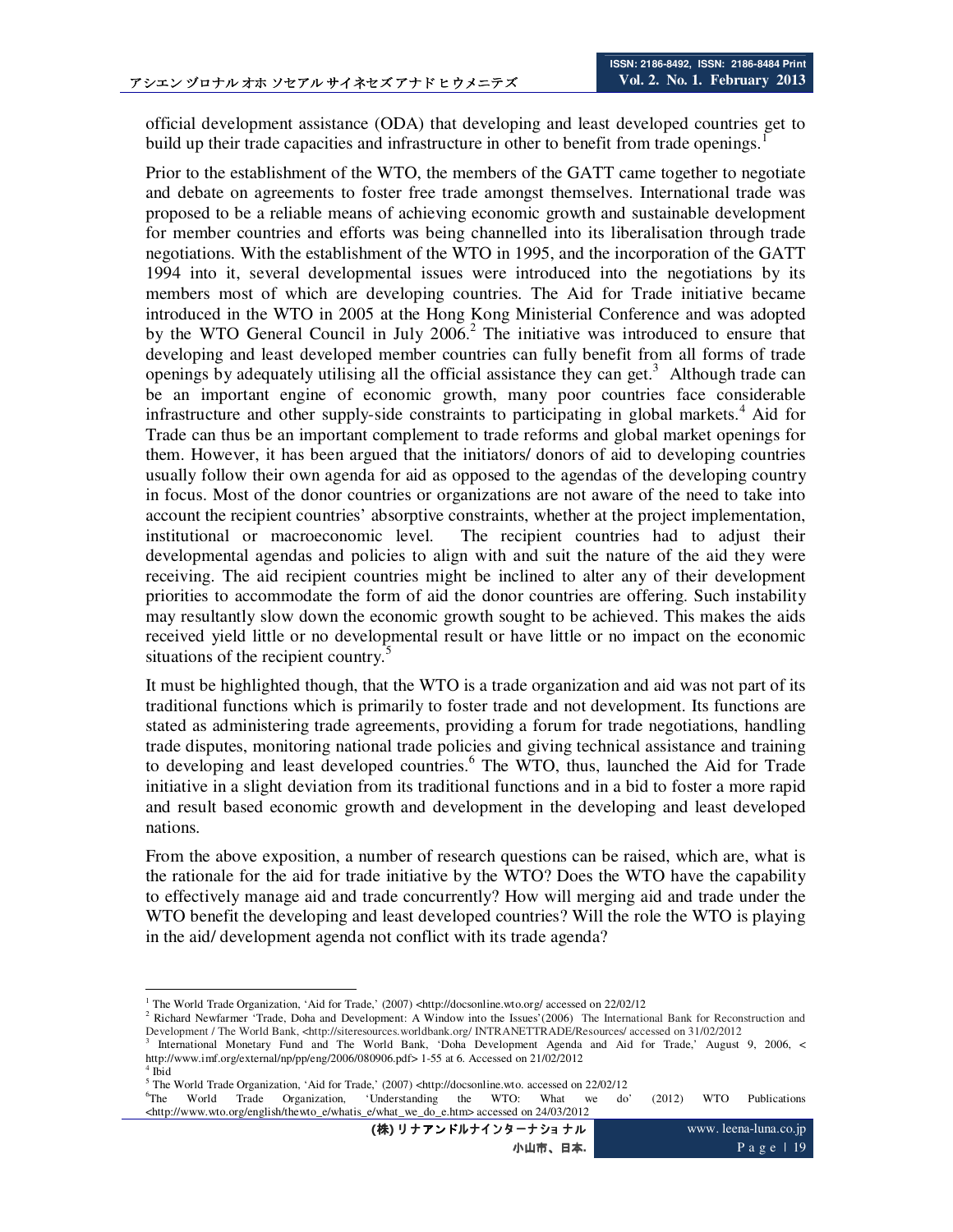In answering these questions, the work will be divided into three parts. The first part is the introduction which gives a background to the issues in question as well as the structure of the work. The second part will be a critical analysis of the merits of the merge of aid and trade in the WTO looking at the peculiarities of the organisation and the problems that might arise from bringing aid and trade together under one administration. The work will be concluded and recommendations on the way forward will be highlighted in part three.

## **Rationale for Aid for Trade in WTO**

It is broadly acknowledged that the liberalisation of international trade, gives rise to a huge range of developmental and economic gains and benefits for nations.<sup>7</sup> However, freedom of trade does not by itself guarantee automatic economic growth and development, particularly for developing and least developed countries, which may lack all capacity to fully benefit from enhanced market access opportunities. <sup>8</sup> This is due to several factors such as noncompetitive production capacity, inadequate infrastructure and amenities, lack of information or knowledge of trade opportunities, inability to meet prevailing standards as well as several technical and technological barriers to trade especially in high value export markets and the inability to compete in some international market platforms due to domestic support and provision of subsidies by developed countries.<sup>9</sup>

The assistance received through Aid for trade is to enable developing and least developed countries build up their trade capacities and infrastructure in other to benefit from trade openings.<sup>10</sup> This is justified by several considerations. One is the need to enhance the trading capacity of the developing and least developed countries as a means of ensuring that they equally benefit from both new and already existing international market access opportunities.<sup>11</sup> This is in recognition of the fact that in reality market access does not necessarily give rise to actual market penetration; it is only a necessary but not sufficient condition for successfully expanding exports. Market access in the WTO means the conditions, tariff and non-tariff measures, agreed by members for the entry of specific goods (or services) into their markets.<sup>12</sup> Market penetration on the other hand refers to the volume or depth of sales of a particular product in a given market.

It is also of concern that some of the negative impacts of liberalisation of trade should be reduced through Aid for Trade. In other words, trade-related assistance will help developing and least developed countries to cope with the unavoidable nevertheless intermediary costs of adjusting to trade liberalisation on a global scale.<sup>13</sup> This initiative is also to help developing and least developed countries generate more trade related development assistance from donors. Although aid is needed by developing and least developed countries in virtually all sectors of the economy, not all forms of aid contribute directly towards sustainable development, whereas trade related aid is geared towards achieving this feat.

 7 S. Joseph, 'Human Rights And The World Trade Organisation: Not Just A Case Of Regime Envy', (2008) *Working Paper Series* 1-39. <http://papers.ssrn.com/sol3/Papers.cfm?abstract\_id=1316760>, accessed 06/03/2012

<sup>8</sup> ILEAP, 'Operational Modalities for the Aid for Trade Initiative,' ILEAP Background brief no 11, April 2006. http://www.ileap/jeicp.org/downloads/bb11\_operational\_modalities\_for\_the\_aid\_for\_trade\_initiative\_apr\_06.pdf> accessed on 20/02/2012 <sup>9</sup> Ibid

<sup>&</sup>lt;sup>10</sup> The World Trade Organization, 'Aid for Trade' (2012) <http://www.wto.org/english/tratop\_e/dda\_e/aid4trade\_e.htm> accessed on 06/03/2012

<sup>&</sup>lt;sup>11</sup> P. Lamy, 'Aid for Trade can turn Possibility into Reality,' Speech at the first Global Aid for Trade Review, 20 November, 2007, <http://www.wto.org/english/news\_e/sppl\_e/sppl81\_e.htm> accessed on 22/03/2012

<sup>12</sup> World Trade Organization, 'Trade topics: market access,' (2012) <http://www.wto.org/english/tratop\_e/markacc\_e/markacc\_e.htm> accessed on 20/02/12

<sup>13</sup> ILEAP, 'Operational Modalities for the Aid for Trade Initiative,' ILEAP Background brief no 11, April 2006, <http://www.ileap/jeicp.org/downloads/bb11\_operational\_modalities\_for\_the\_aid\_for\_trade\_initiative\_apr\_06.pdf> accessed on 20/02/2012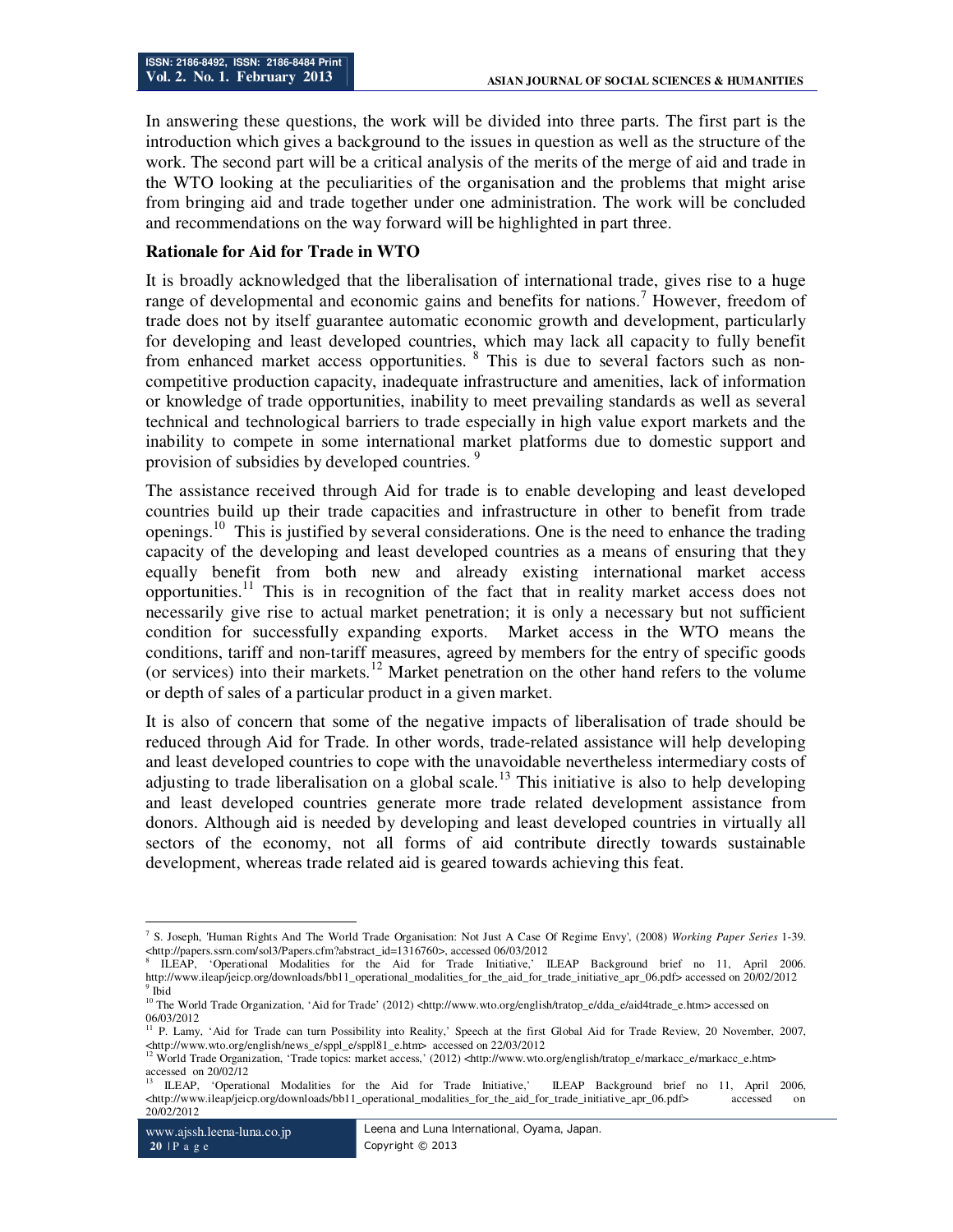### **Advantages of Merging aid and Trade under the WTO**

The Aid for Trade initiative by the WTO is one of the end products of several steps taken by aid donors across the world to achieve and to ensure aid effectiveness. Several aid effectiveness measures such as was adopted in the European Union Paris Declaration on Aid Effectiveness in 2005 which was adopted to ensure that aid donors and aid recipients work together as a partnership in other to ensure that the aid given achieves the desired result in the recipient country. Aid donors offer assistance in the form of aids to developing and least developed countries based on the donor country's individual national programme or agenda for assisting developing countries to speed up their development process as they see fit. The policies and agenda of the recipient countries are of little or no consideration. However, in 2005, through the Paris Declaration on Aid Effectiveness, aid donors signed up to principles of harmonization, alignment, ownership, mutual accountability and management of results.<sup>14</sup> These principles were subsequently cited in the Aid for Trade Task Force recommendations, Section F.2.<sup>15</sup>

 The fundamentals of the aid effectiveness debate were summarized into three main headings which we will analyse one after the other.<sup>16</sup> The first element is the concept of "Ownership," which means to respect the rights and responsibilities of the recipient country as a sovereign state to establish its own development agenda by setting out its own strategies for poverty reduction and economic growth.<sup>17</sup> The second element was described as "Alignment" which means that aid donors should align their development assistance with the development priorities and results-oriented strategies set out by the recipient country and to progressively depend on recipient countries' own systems.<sup>18</sup> The third is the concept of 'Harmonization' which assists donor counties to streamline and harmonize donor policies such that there will be no overlapping in the components of aid given by the donor countries so that the objective of aid which is economic growth and development can be achieved.<sup>19</sup>

The combination of aid and trade under the WTO will be of great benefit in maintaining ownership for the recipient countries. In giving aid to developing and least developed countries member states do not operate as charitable organisations but as members of the WTO assisting other members with the necessary resources to boost their trading capacity based on and following their own development plans like other states who have their right to economic development and decision making and to protect their territory from any unwanted external influences. With the umbrella of the WTO the concept of alignment can be better achieved and implemented. This is because the WTO can be the watchful eye that ensures there are no overlaps in the form of aid granted to any developing country. The concept of harmonisation will be made effective with the monitoring eyes of the WTO because the WTO can monitor the flow of aid globally through its committees and other relevant mechanisms such as global reviews and follow up support.

<sup>-</sup><sup>14</sup> ILEAP, 'Operational Modalities for the Aid for Trade Initiative,' ILEAP Background brief no 11, April 2006, <http://www.ileap/jeicp.org/downloads/bb11\_operational\_modalities\_for\_the\_aid\_for\_trade\_initiative\_apr\_06.pdf> accessed on 20/02/2012

<sup>&</sup>lt;sup>15</sup> International Lawyers and Economists against Poverty (ILEAP), 'Aid for Trade: A New Issue in the WTO,' ILEAP Negotiation Advisory Brief No 16, Jan 2007, <http://www.ileap-jeicp.org/downloads/nab16\_aid\_for\_trade-a\_new\_issue\_in\_the\_wto\_jan\_07.pdf> accessed

<sup>22/02/12&</sup>lt;br><sup>16</sup> A. Rogerson, 'Aid Harmonization and Alignment: Bridging the Gaps between Reality and the Paris Reform Agenda,' (2005) 23 (5)

Development Policy Review.<br><sup>17</sup> S. Page, 'The Potential Impact of Aid for Trade Initiative,'(2007) United Nations Conference on Aid and Development, G-20 Discussion Paper Series No 45

<sup>18</sup> A. Rogerson, 'Aid Harmonization and Alignment: Bridging the Gaps between Reality and the Paris Reform Agenda,' (2005) 23 (5) Development Policy Review.  $19$  Ibid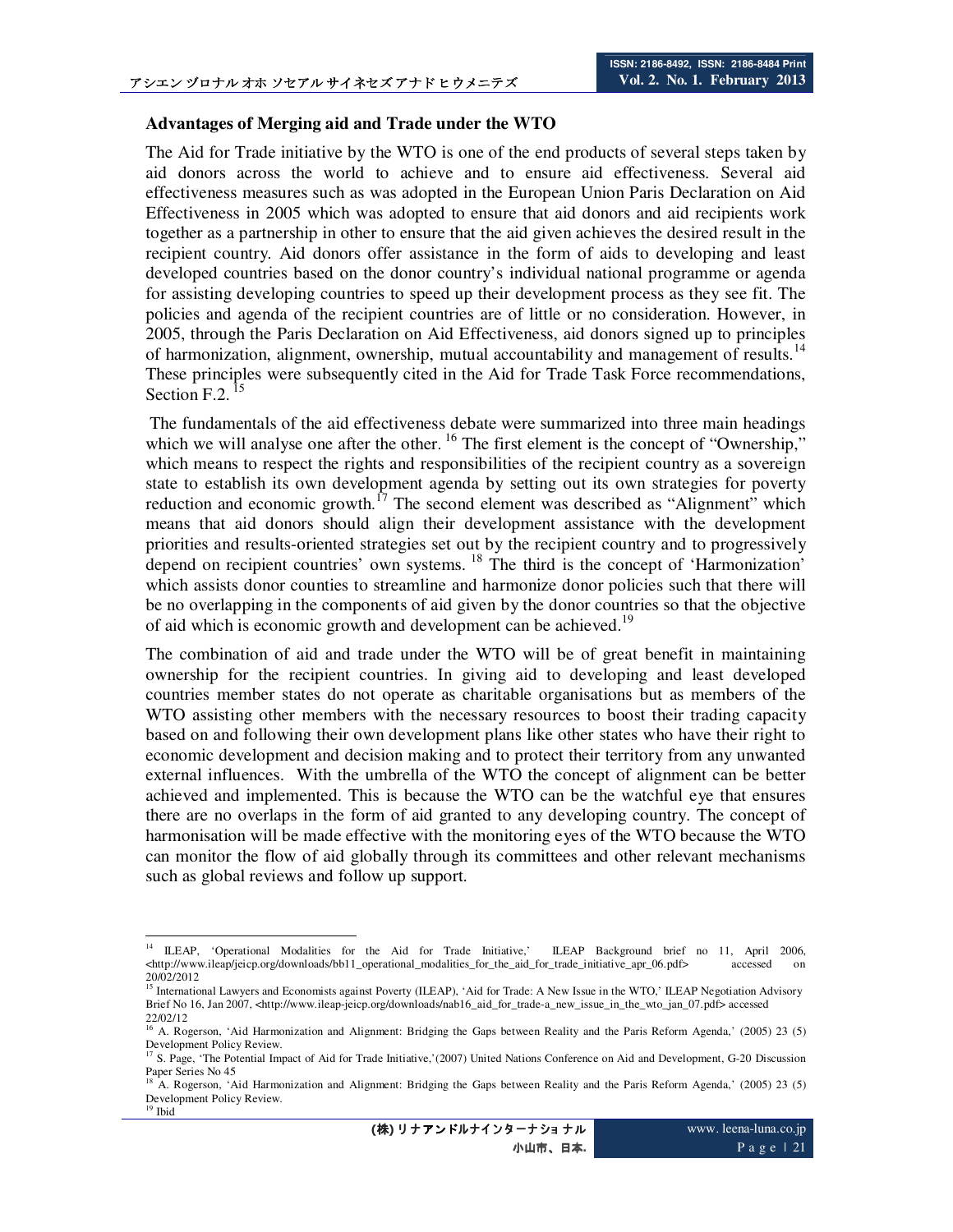The merger of aid and trade under the WTO can strengthen and maintain the commitment of members to aid without discrimination. The WTO core principle of non-discrimination requires that members do not discriminate between the goods and services imported from another country on the national market; this principle enjoins members not to discriminate against one another. From the trade and development stand point, there is an undeniable case for requiring the assistance of developed countries and multinationals to help developing and least developed countries in overcoming the constraints that prevent or discourage them from taking advantage of new market openings.<sup>20</sup> This is largely due to the inability to meet the minimum standard requirement of goods/services in the international market. The developing and least developed countries that are unable to integrate into global markets miss out on important sources of sustainable growth and poverty reduction.<sup>21</sup> Additional assistance is essential to encourage the poorest countries to support and to maintain a strong and effective multilateral trading system as a key complement to, but not a substitute for, ambitious trade liberalization under the  $WTO<sup>22</sup>$  Aid donors cannot discriminate in their choice of aid recipient solely because of a potential trade relationship but must ensure that the principles of ownership, alignment and harmonization in duly followed.<sup>23</sup> In spite of policy statements by donor countries to make trade related capacity building a priority, only a very small part is allocated for trade related areas and this can be biased.<sup>24</sup> It is notable that donors in bilateral assistance or aid are often biased. Some refuse to fund activities contrary to their immediate interests and support is offered in areas prioritised by the donors.<sup>25</sup> Trade liberalization under the WTO is global and non-discriminatory and has characteristics of a global public good from which all countries can benefit even though it is not all countries that have the sufficient incentive to contribute tangibly. All countries benefit from each other's trade reforms, and benefits are increased when undertaken by several countries concurrently. However, the full benefits of reform are not necessarily consumed by the country itself and this can potentially lead to reduced investment in reforms. Aid for trade is one way to ensure the provision of this global public good and the WTO can ensure its proper utility.  $^{26}$ 

The WTO plays a very significant role in resource mobilization for aid. At the Hong Kong Ministerial Declaration, the Director-General of the WTO was invited to consult with members as well as with the International Monetary Fund (IMF) and World Bank and other relevant international organizations and other regional development banks with a view to reporting to the General Council of the WTO on ample means of securing extra monetary assets to boost the trade and aid initiative.<sup>27</sup>

Although, due to its peculiar nature and functions as a trade organisation, there are limits to the extent to which the WTO can administer and supervise the provision of Aid for Trade to developing and least developed countries, the WTO can still deal with all the types of trade related assistance and can focus on or place priority on discussions on longer term types of Aid for Trade. With a high level of responsibility for coordinating progress on such aid

-

 $^{20}$  R. Newfarmer, 'Trade, Doha and Development: A Window into the Issues' (2006)The International Bank for Reconstruction and Development / The World Bank,

<sup>&</sup>lt;http://siteresources.worldbank.org/INTRANETTRADE/Resources/Pubs/Trade\_Doha\_Devt\_A\_Windo\_into\_the\_Issues.pdf> 21/02/2012 <sup>21</sup>Ibid.

 $22$  Ibid

<sup>&</sup>lt;sup>23</sup> United Nations Development Program, (UNDP) '*Human Development Report, 2005,'* Oxford University Press., New York, 2005

<sup>24</sup> J. Sachs, '*Trade for Development: Millennium Task Force on Trade*.' New York: United Nations Development Programme, New York, 2005

 $25$  Ibid

<sup>&</sup>lt;sup>26</sup> R. Newfarmer, 'Trade, Doha and Development: A Window into the Issues' (2006)The International Bank for Reconstruction and Development / The World Bank,

<sup>&</sup>lt;http://siteresources.worldbank.org/INTRANETTRADE/Resources/Pubs/Trade\_Doha\_Devt\_A\_Windo\_into\_the\_Issues.pdf> 21/02/2012 <sup>27</sup> Committee on Aid and Development,' Draft of Aid for Trade Work Program 2010-11,' (2009) <http://www.wtocenter.org.tw/SmartKMS/do/www/readDoc?document\_id=103396&action=content> accessed on 20/02/2012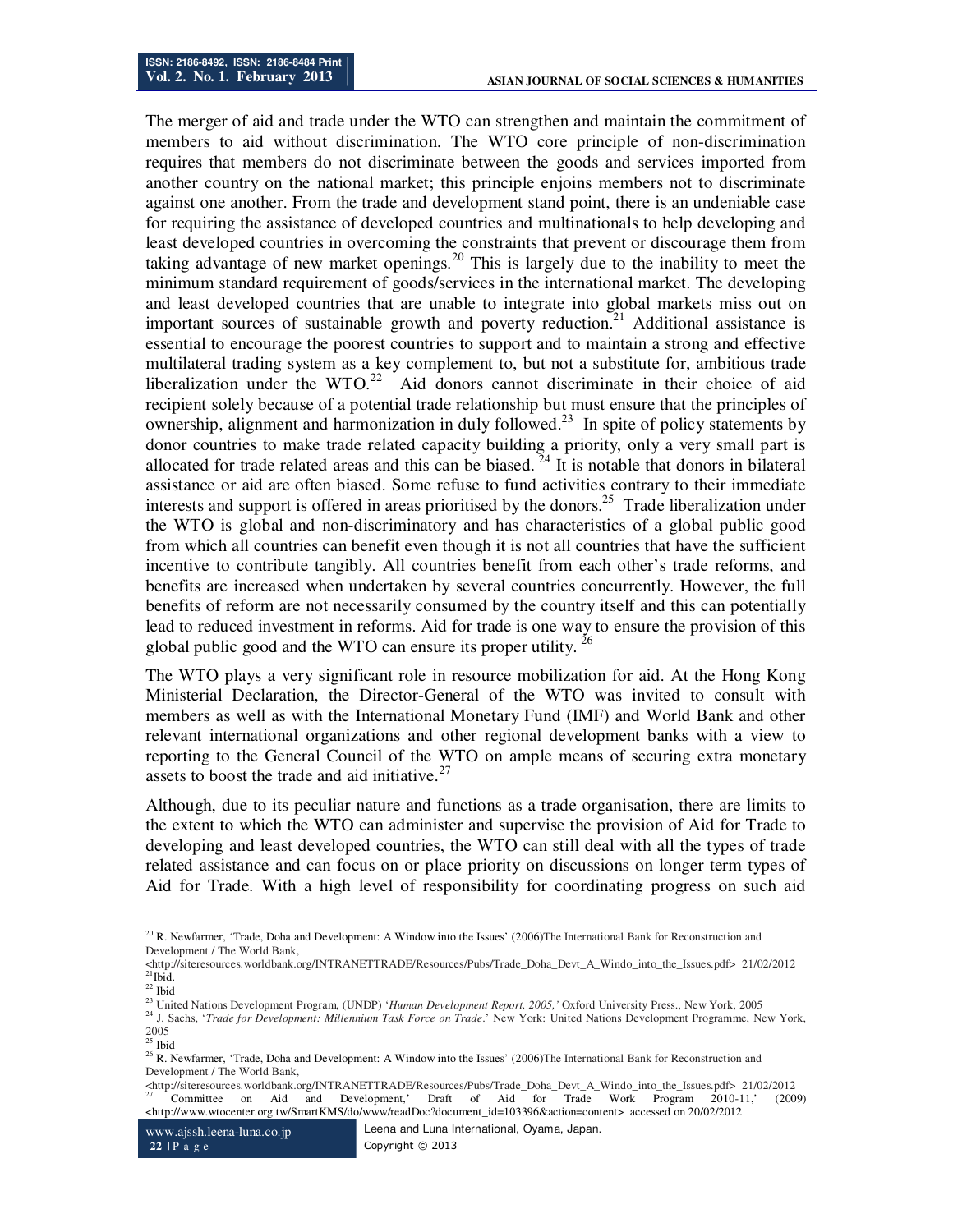provision both short term and long term, the WTO can ensure that long-term Aid for Trade is included in the next round of declarations and further future negotiations.<sup>28</sup>

In addition, the merge of aid and trade under the umbrella of the WTO can also be advantageous in the area of monitoring and evaluation of progress to facilitate result oriented and result producing aid which can be evident in the rate of economic growth and development of the recipient developing or least developed countries.

## **LIKELY CHALLENGES**

As was mentioned earlier, the WTO is not a development institution per se. Extensions of WTO rules beyond the management of trade policy further into institutions and regulations that are primarily about the structure of the domestic economy stand the risk of only leading to criticism.<sup>29</sup> Trade facilitation through aid may be argued, of course, as being 'traderelated.' However, major components of trade facilitation, for example, public service efficiency, transportation, and communications, are more about institution building than about removing restrictions or barriers to freer trade. They constitute the basic structure of a country's economy and their development dimension is broader than their trade dimension.<sup>30</sup> The more than **'**trade-related' nature of these policies and institutions challenge the capacity of the WTO to act as a development institution which traditionally it is not.

 It is established that developing and least developed countries do need infrastructure, institutions, technical capacity, etc. in order to trade internationally.<sup>31</sup> With the advocacy for trade liberalization under the GATT/ WTO the argument then is the implication of the role the WTO has to play in this type of aid. One role which it has already is in shifting aid agencies' attention back to trade after the emphasis on direct poverty reduction.<sup>32</sup> However taking up the monitoring and evaluative role of the trade related aspect of the aid may be taking up more work than the organization is capable of as this may just be an aspect of a series of aid agendas which affect more than one aspect of the economy of the recipient country, international trade included.

It must be added that the WTO is an institution made up of members driven by their constituent interests. That is, their commercial, and "*what-is-in-it-for-me*" interest.<sup>33</sup> successful aid for trade effort will have to recognize this and only such recognition can strengthen the aid for trade effort. Advocates of Aid For Trade in most donor countries argues that their countries can readily find commercial support for trade capacity building and that giving of aid will help donor country enterprises to do business more efficiently in the recipient countries. Such constituent interests could be the base for moving developed countries' commitment past the best-efforts promises of the Uruguay Round Agreements. The interests of donor and recipient country enterprises should together be the basis for fixing priorities. The achievement of this balance might become a task that is beyond the ambits of the WTO.

It is vital to know that like commercial transactions, aid for trade can have "beneficiaries" on both sides. A WTO agreement on aid for trade would be an expression of the international

<sup>-</sup> $^{28}$ L. Phillips, S. Page and D. W. te Velde, (eds) 'Aid for trade: What does it mean, why should aid be part of WTO Negotiations, and what does it cost?' (2005) < http://www.odi.org.uk/opinion/docs/742.pdf > accessed 20/02/2012

<sup>&</sup>lt;sup>29</sup> ILEAP, 'Aid for trade: How we got here, where we might go,' ILEAP Background Brief no 10 Sep 2006. <http://www.acp-eutrade.org/library/files/ILEAP\_EN\_030506\_ILEAP\_Aid-for-trade-How-we-got-here-Where-we-might-go.pdf> accessed on 03/03/2012  $30$  Ibid.

<sup>&</sup>lt;sup>31</sup> ILEAP, 'Aid For Trade: A new issue in the WTO,' ILEAP Negotiation Advisory Brief No 16, Jan 2007, <http://www.ileapjeicp.org/downloads/nab16\_aid\_for\_trade-a\_new\_issue\_in\_the\_wto\_jan\_07.pdf> accessed on 03/03/2012 <sup>32</sup> Ibid

<sup>&</sup>lt;sup>33</sup> ILEAP, 'Aid for trade: How we got here, where we might go,' ILEAP Background Brief no 10 Sep 2006. <http://www.acp-eutrade.org/library/files/ILEAP\_EN\_030506\_ILEAP\_Aid-for-trade-How-we-got-here-Where-we-might-go.pdf> accessed on 03/03/2012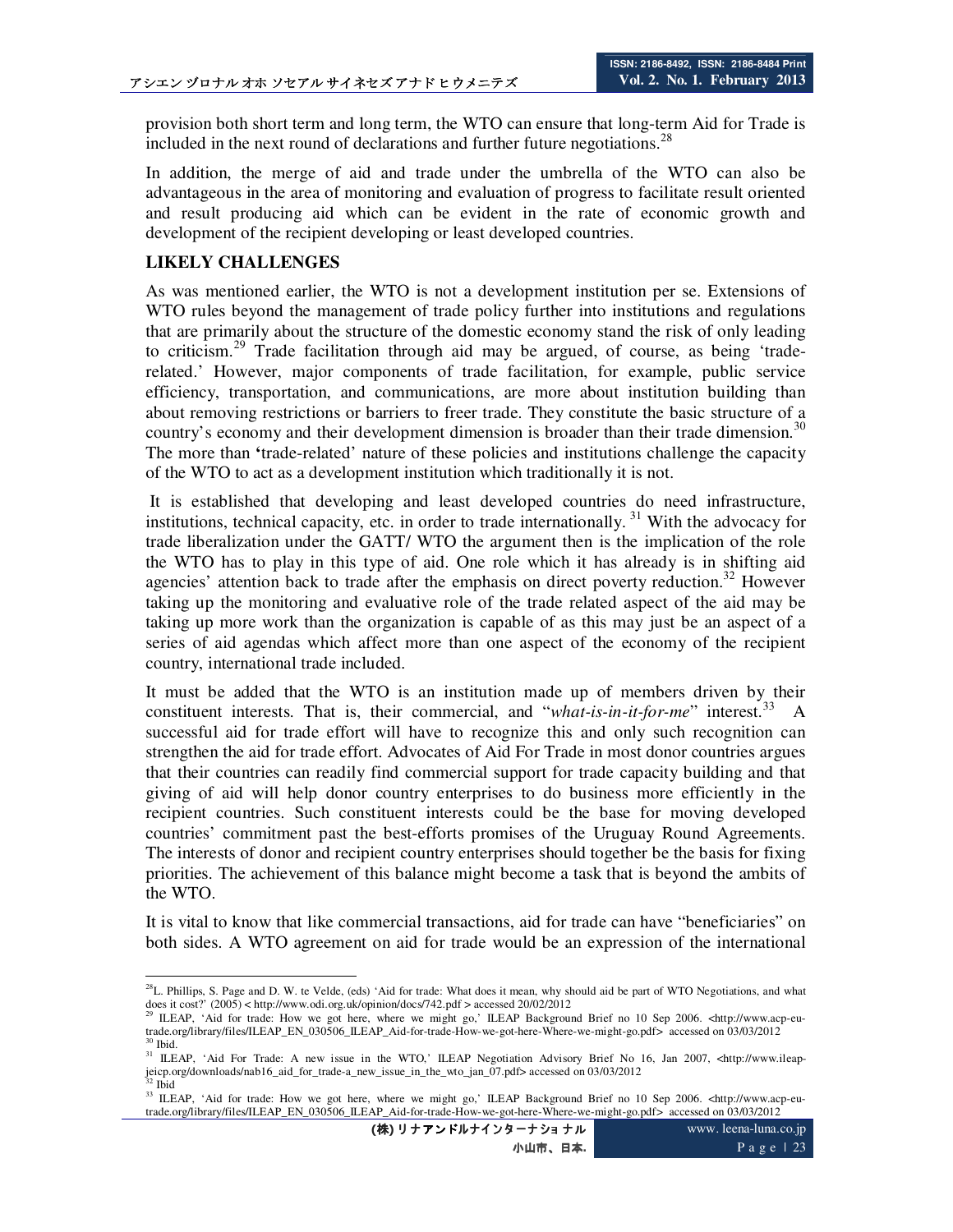community's commitment to support development and poverty reduction. This commitment however has many other expressions for instance, the Millennium Development Goals, the existence of the development banks, the various national assistance policies, the recent increase in trade-related assistance, and many others.<sup>34</sup>Given the ineffectiveness of the WTO as a venue for addressing even the development problems created by the WTO's Uruguay Round Agreements which was most recently demonstrated by the fact that this issue was not even addressed by the WTO Task Force charged to find ways to "operationalize" aid for trade, the development community should perhaps focus its efforts elsewhere other than the WTO to expand aid for trade, as the WTO may not adequately provide the needed ground for its operation. $35$ 

The slowness of decision making in the WTO, in addition, might also constitute a barrier in the operation of the Aid for Trade initiative. Due to the nature of the organization, which is mostly member-led as decisions are jointly taken and agreed upon by the member countries, and the diversity in policies, needs and wishes of its members, reaching a consensus has always been a major challenge in the history of the WTO. Thus, this precedence leaves little to be imagined of its management of aid for trade especially with the need for the appointment of various committees to address several issues which presuppose a wide series of consultations and meetings, all of which leads to time-consuming decision making and implementation.

WTO related a cost is another aspect of the Aid for Trade initiative which countries must be prepared for. The implementation of Aid for Trade may be of benefit to a country in the short or long term and may also be of benefit to its trading partners, some of which may also be developing countries. However, it may not necessarily be an immediate priority for a government that is not very buoyant as accepting the commitment is presumably a commitment to the WTO agreement. It can be argued that meeting WTO related costs is not an appropriate use of official aid money, as it is for the benefit of the WTO system or of more advanced traders, not for the benefit of the poor developing countries. Even where the WTO related costs are bore by the developed countries; it may not be a part of the aid related budget and as such comes as extra cost to the country.

## **CONCLUSION**

The concept of aid is as old as the history of international economic cooperation; therefore, the initiative of the WTO is not a novel one. However, it has been able to exhibit some distinctiveness. Firstly, taken as a whole, the surge of aid resources, have not been sufficient enough to have considerable force on the economies of recipients and have been hindered by lack of predictability or coordination on the part of the aid donors as well as lack of ownership by the recipient countries

It is obvious from the above arguments that the aid for trade initiative under the ambits of the WTO is quite an interesting venture. As an international trade organization taking up an aid initiative comes across as a herculean task, bordering almost on a futile venture. However, it can be seen by majority of the arguments above that this is a mere speculation. The WTO has served and is still serving as a channel through which aid can be effectively and rewardingly delivered to developing and least developed countries through its monitoring, harmonisation, resource generation, supervisory and overseeing role as well as through maintenance of

<sup>-</sup> $34$ Ibid.

<sup>&</sup>lt;sup>35</sup> M. Finger, 'Aid for trade: Bonanza for Consultants, Nothing for Development,' (2009) Centre for Aid and Development Publication, <http://www.centad.org/focus\_37.asp> accessed on 20/02/2012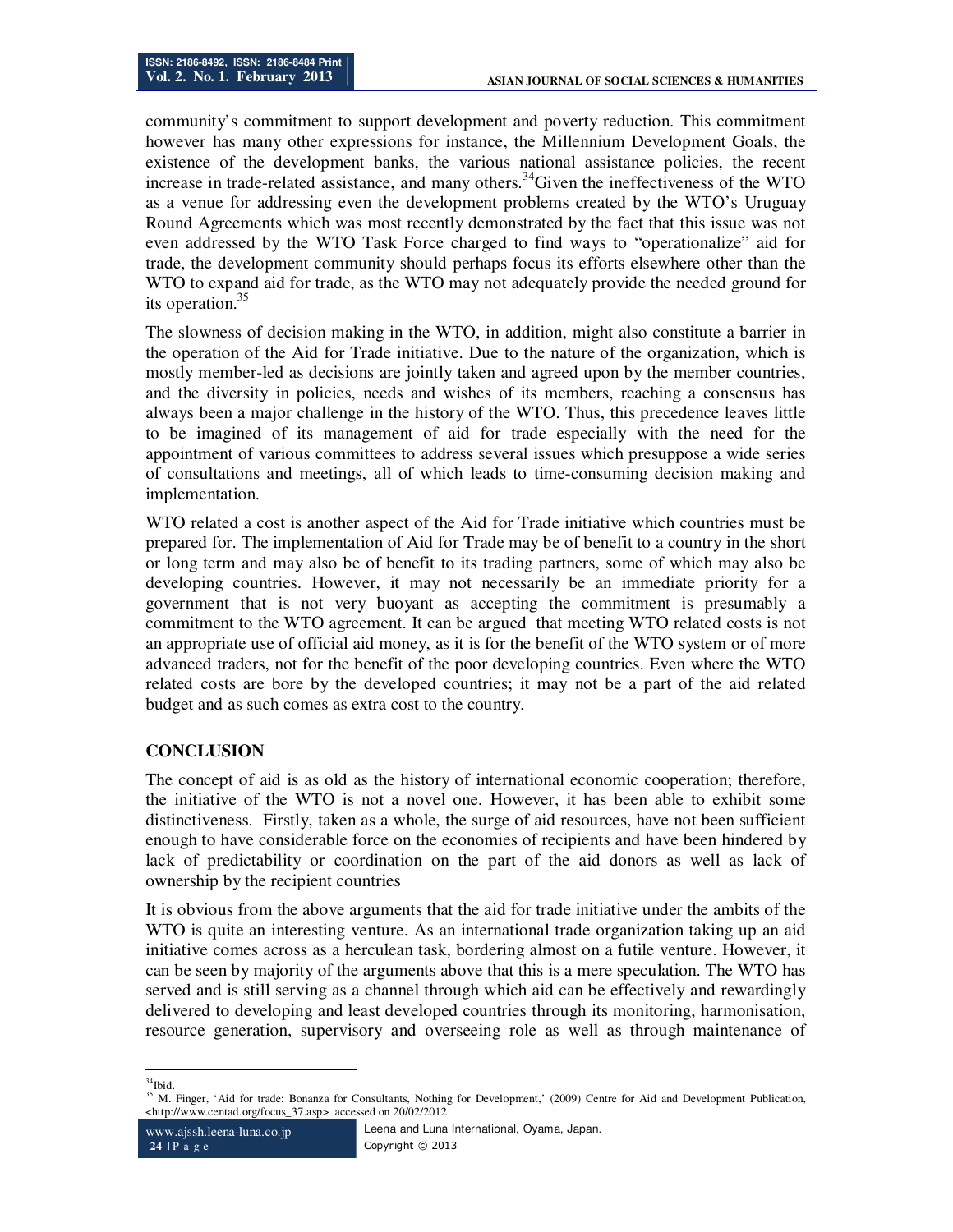commitment of members and other international and multinational organizations to aid donation in other to facilitate international trade capacity building of all members and there by fostering economic growth and development.

However, it is also seen that this venture equally has its fair share of challenges, especially in the area of combining the aid agenda with the trade agenda without conflict, the speed of decision making in the WTO and the extra cost accrued by the organisation on trade related aid.

## **RECOMMENDATIONS**

The ultimate responsibility for overall development and poverty reduction lies on the developing and least developed countries themselves and any sort of assistance should be an interim measure. Effective aid requires a partnership of shared responsibilities and obligations of both donor and recipient countries. The recipient countries need to adopt appropriate pro-trade policies, ensure good governance and translate multilateral commitments into actions. If the actions of recipient countries are complemented by prodevelopment market liberalisation and development-friendly trade rules along with firm commitments on aid for trade, trade can becomes a powerful means to achieve the Millennium Development Goals.<sup>36</sup>

The WTO can effectively manage its course on aid and trade by keeping on the fore the fact that its activities and actions is controlled by and deals mostly with members who whether or not they are developed, developing or least developed countries are first and foremost sovereign states.

## **BIBLIOGRAPHY**

Committee on Aid and Development,' Draft of Aid for Trade Work Program 2010-11,' (2009)

<http://www.wtocenter.org.tw/SmartKMS/do/www/readDoc?document\_id=103396& action=content> accessed on 20/02/2012

- Finger, M. (2009). Aid for trade: Bonanza for Consultants, Nothing for Development, Centre for Aid and Development Publication, <http://www.centad.org/focus 37.asp> accessed on 20/02/2012
- ILEAP, 'Aid For Trade: A new issue in the WTO,' ILEAP Negotiation Advisory Brief No 16, Jan 2007, <http://www.ileap-jeicp.org/downloads/nab16 aid for tradea\_new\_issue\_in\_the\_wto\_jan\_07.pdf> accessed on 03/03/2012
- ILEAP, 'Aid for trade: How we got here, where we might go,' ILEAP Background Brief no 10 Sep 2006. <http://www.acp-eu-trade.org/library/files/ILEAP\_EN\_030506\_ ILEAP\_Aid-for-trade-How-we-got-here-Where-we-might-go.pdf> accessed on 03/03/2012
- ILEAP, 'Operational Modalities for the Aid for Trade Initiative,' ILEAP Background brief no 11, April 2006, <http://www.ileap/jeicp.org/downlo ads/bb11\_operational\_ modalities\_for\_the\_aid\_for\_trade\_initiative\_apr\_06.pdf> accessed on 20/02/2012
- Lamy, P. (2007). Aid for Trade can turn Possibility into Reality,' Speech at the first Global Aid for Trade Review, <http://www.wto.org/english/news e/sppl e/sppl81 e.htm> accessed on 22/03/2012

<sup>-</sup><sup>36</sup> D. Bhattacharya, (ed) 'Trade Insight,' (2006)2(1) A Dialogue on Trade and Development in South Asia